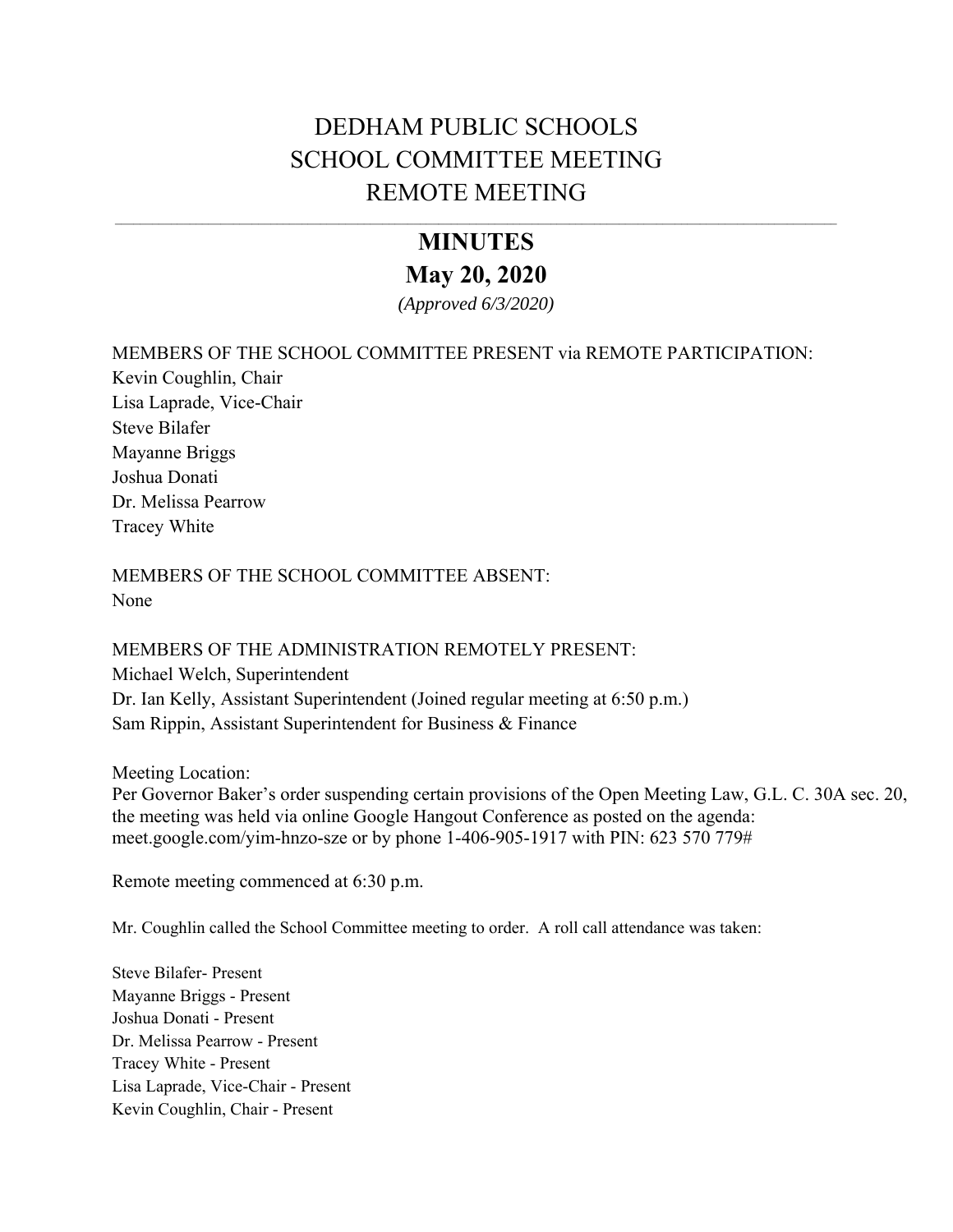Mr. Coughlin read the following statement regarding the remote meeting:

Pursuant to Governor Baker's March 12, 2020 Order Suspending Certain Provisions of the Open Meeting Law, G.L. c. 30A, §18, and the Governor's March 15, 2020 Order concerning imposition on strict limitations on the number of people that may gather in one place, meetings in the Town of Dedham are being conducted via remote participation to the greatest extent possible. No in-person attendance of members of the public will be permitted, but every effort will be made to ensure that the public can adequately access the proceedings as provided for in the Order. We have arranged for a call-in number for those who would like to listen to this meeting. While it is possible that some members of the public may be invited to comment, it is also possible that despite our best efforts, we are not able to provide for realtime involvement, we will post a recording of this meeting as soon as we are able.

Mr. Coughlin noted the need to enter Executive Session under Exemption 3.

Ms. White motioned to enter Executive Session under Exemption 3, contract negotiations, Ms. Briggs second; a roll call vote was taken:

Steve Bilafer- Yes Mayanne Briggs - Yes Joshua Donati - Yes Dr. Melissa Pearrow - Yes Tracey White - Yes Lisa Laprade, Vice-Chair - Yes Kevin Coughlin, Chair - Yes **Motion passed 7-0** 

The Committee returned to regular session at 6:50p.m.

# **Superintendent's Update**

The Governor released the state's much anticipated reopening plan this past Monday. There was very little guidance directed at public schools in terms of possible summer school or other on-site reopening. At this time, there is very limited access to school buildings, with custodians now scheduled to work three days a week in limited, socially distanced shifts with appropriate personal protective equipment at all times.

Educators have briefly spent time in their school buildings over the past two weeks, cleaning out rooms and preparing rooms for summer custodial cleaning. All student materials are being collected, bagged, labeled and distributed through pick-ups coordinated by the school principals.

The district continues to conduct remote learning sessions each day. Educators are finding more and more creative ways to reach out to students and provide support for parents as they do their best to help their children.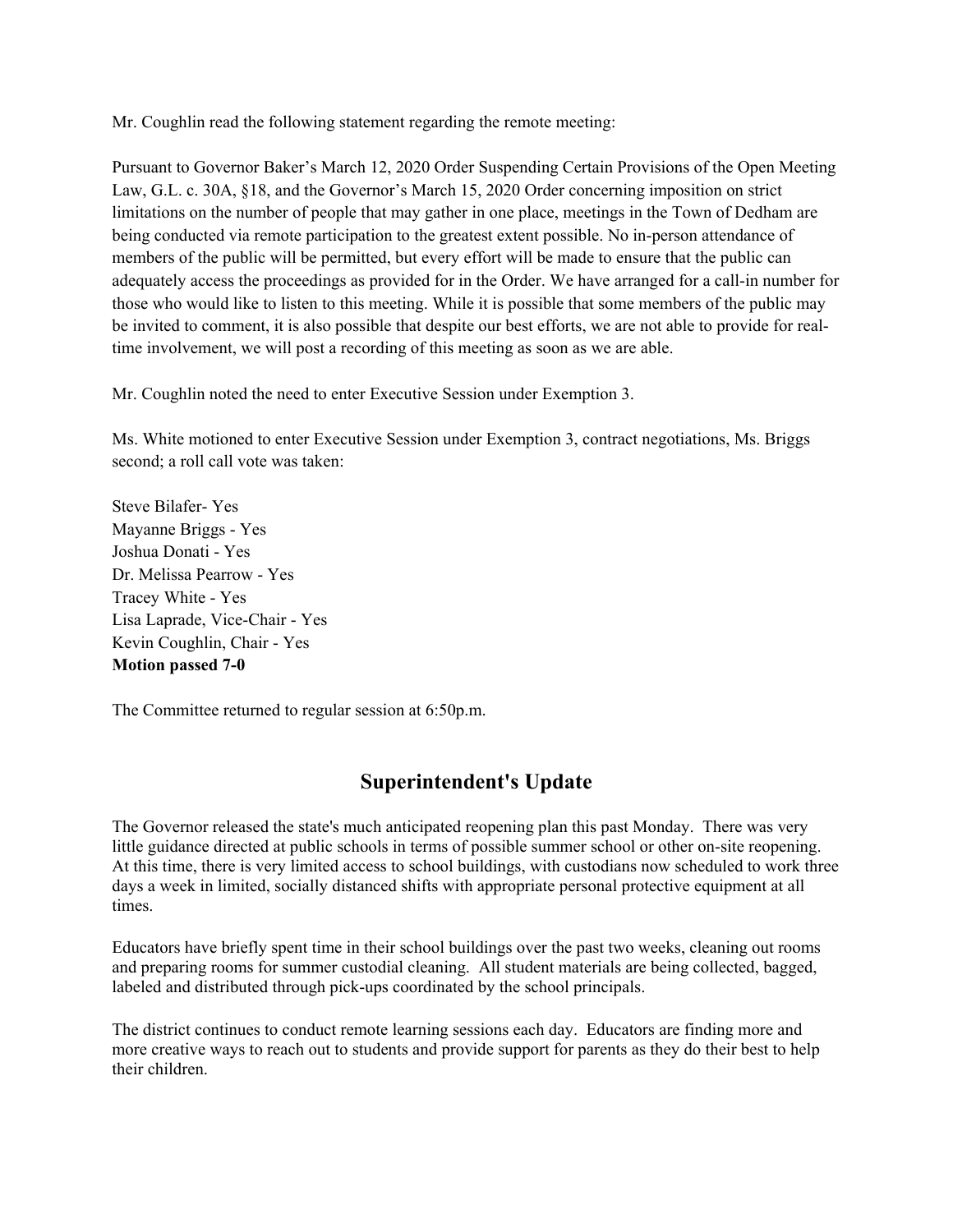There have been a series of updates on the FY20 and FY21 Budget forecast, but none that provide great clarity future projections.

Dedham Public Schools received \$264,000 through the Elementary and Secondary School Emergency Relief Fund (ESSER). This funding comes under the federal Coronavirus Aid, Relief, and Economic Security Act (CARES Act) and provides districts with emergency relief funds to address the impact that COVID-19 has had, and continues to have, on elementary and secondary schools. The district allocations for ESSER funding are calculated based on the proportion of Title I, Part A funds each district received in FY20. Additionally, DESE has used some of the state's funding to make sure every district receives at least \$20,000. DESE's Federal Grants Office will be facilitating the application process for districts. These funds must also be shared with students who attend private schools in Dedham, regardless of whether those students actually live in Dedham under federal "equitable service" provisions. Thus, DPS expects to receive only about \$150,000 of this aid, and approximately 90% will be allocated in FY21.

Supt. Welch and Assistant Supt. Sam Rippin met with Town Manager Leon Goodwin and Interim Town Finance Director Shawn McGoldrick yesterday. The Town has also received a \$2.23 Million grant from the CARES Act, and school and town representatives are working together to see if there are COVID-19 related expenses in the schools that can be charged to the Town's grant. It is unclear the extent to which this is possible, and meetings will continue to occur to make sure federal funds are being maximized.

The Leadership Team has spent many hours preparing scenarios regarding potential cuts to the FY21 Budget. Supt. Welch is awaiting guidance and direction from Town Manager Goodwin regarding the magnitude of any possible cuts. More information will follow.

The Class of 2020 Steering Committee has met and discussed ways to celebrate this year's graduating seniors. The plan is for a vehicle-based ceremony and awarding of diplomas on the original date of Saturday, June 6th beginning at 1:00 PM. This will be followed by a more traditional in person graduation ceremony tentatively planned for Saturday, July 25. More details will be sent after guidance is received from DESE and Mass. Department of Public Health.

The district has begun to issue refunds to families for unused yellow bus transportation fees and spring sports athletics. Families who request refunds (using the appropriate Google request forms) by Friday, May 22 will receive checks from the town on Friday, May 29.

Supt. Welch heard back from the Massachusetts District Attorney's office this week that they are continuing to pursue complaints lodged by the district and parents regarding the CloseUp Foundation (DMS Washington, D.C. trip vendor) and their refund policy. As of now, families will receive an additional \$100 refund on their security deposits.

Supt. Welch held his third town-wide PTO Officers' meeting this past Monday night. Fourteen parents and eleven members of the district leadership team participated on the call. The next meeting is scheduled for June 1.

Supt. Welch continues to participate on periodic "Task Force" calls with Dedham town leaders. These calls are helpful to hear about what is happening around the town.

Today Supt. Welch completed his final session of senior exit interviews. Every single DHS senior was invited to meet with the Superintendent throughout the school year. He met with approximately 130 of the 199 members of the senior class in small groups to discuss their experiences.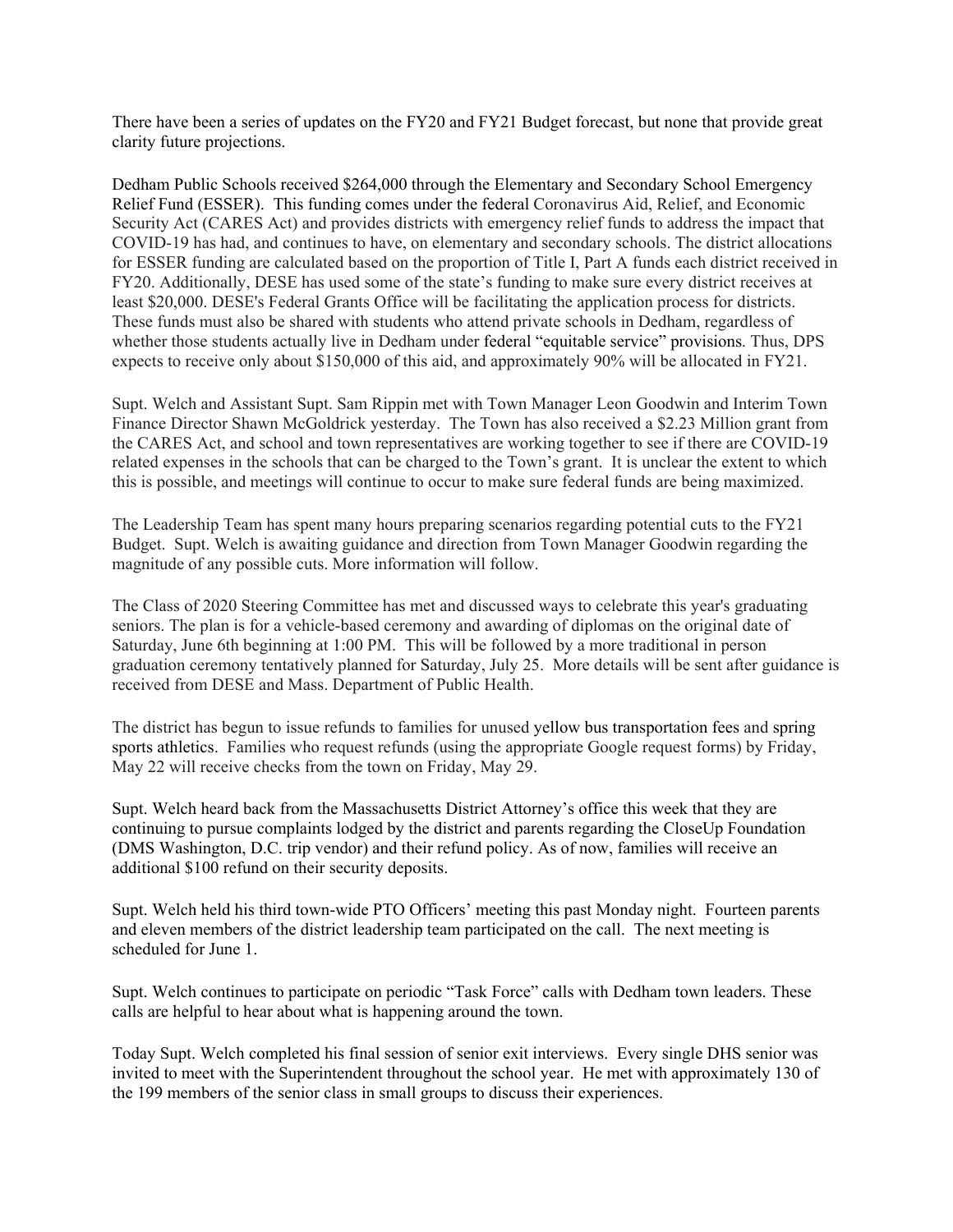Supt.Welch continues to participate on at least 3-5 video conference calls each week with superintendents from across the state. These calls confirm that Dedham is informed and consistent with other districts in terms ofcurrent practices and preparations for what the future will hold for education this fall and in the future.

#### **Old/New Business**

#### Discussion and Vote on Paraprofessional Contract

AMemorandum of Agreement with the Paraprofessionals was proposed to the Committee. Ms. White reported that the agreement was able to be reached in three months. Mr. Coughlin stated the full Committee voted unanimously in tonight's Executive Session to accept the agreement, as well. No further discussion occurred.

Dr. Pearrow motioned to approve the Memorandum of Agreement between the Dedham School Committee and the Dedham Education Association Paraprofessional Unit for the three-year period of September 1, 2019 through August 31, 2022, Ms. Laprade second; a roll call vote was taken:

Steve Bilafer- Yes Mayanne Briggs - Yes Joshua Donati - Yes Dr. Melissa Pearrow - Yes Tracey White - Yes Lisa Laprade, Vice-Chair - Yes Kevin Coughlin, Chair - Yes **Motion passed 7-0** 

#### Discussion on Cafeteria Workers Contract

Mr. Coughlin stated that there would not be an update on the Cafeteria Workers contract this evening.

#### Update on YCN Transportation Contract

Mr. Rippin explained that YCN Transportation supports the district's need for Special Education transportation within the district. Due to the closing of schools and suspension of in-district transportation, YCN has agreed to cut the contractual obligation by 37%. Mr. Rippin thanked Dedham resident Matt Gillis who is the Director of Operations for the Brookline Public Schools for his assistance in negotiating this agreement.

Ms Briggs motioned to approve the amended agreement between the Dedham Public Schools and YCN Transportation during the school closure due to the Coronavirus, Dr. Pearrow second; a roll call vote was taken:

Steve Bilafer- Yes Mayanne Briggs - Yes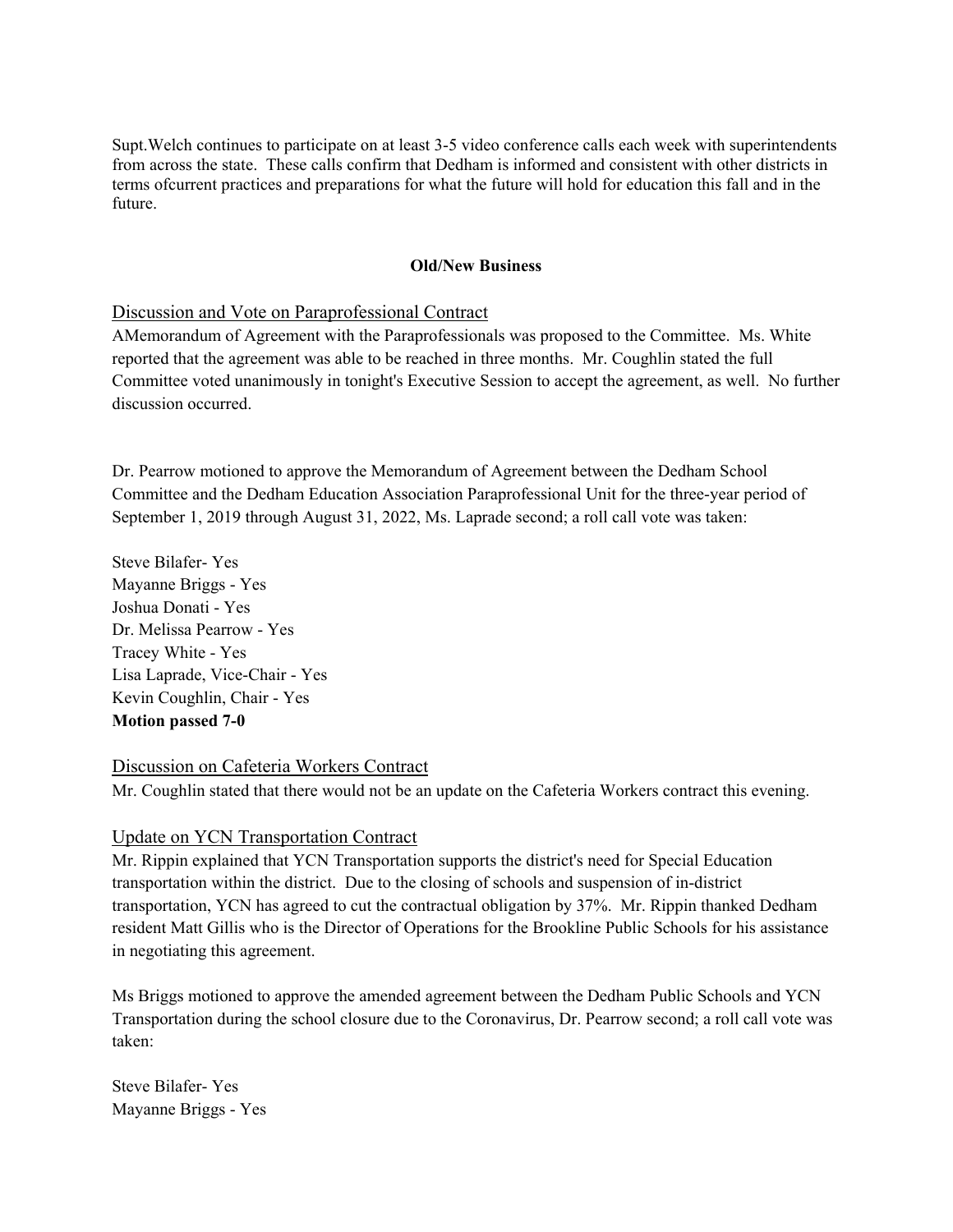Joshua Donati - Yes Dr. Melissa Pearrow - Yes Tracey White - Yes Lisa Laprade, Vice-Chair - Yes Kevin Coughlin, Chair - Yes **Motion passed 7-0** 

#### Update on Class 2020 Graduation Ceremony

Mr. Coughlin stated that the 2020 Graduation working group decided on two graduations for the Class of 2020. On Saturday, June 6 there will be a rolling graduation ceremony in front of Dedham High School. On Saturday, July 25 there will be a more traditional graduation.

Supt. Welch stated he had two criteria for the graduation. First that it is safe and, second that all students are able to participate.

Supt. Welch and Mr. Coughlin thanked the members of the working group including the Dedham Police, Department of Public Works, Board of Health, High School staff and parents.

## **Minutes**

Ms. White motioned to approve the minutes from the remote meeting on May 6, 2020, Mr. Donati second; a roll call vote was taken:

Steve Bilafer- Yes Mayanne Briggs - Yes Joshua Donati - Yes Dr. Melissa Pearrow - Yes Tracey White - Yes Lisa Laprade, Vice-Chair - Yes Kevin Coughlin, Chair - Yes **Motion passed 7-0** 

## **Public Comment**

Andrea Griffin, 12 Benjamin Street, has two students in the Dedham Public Schools and is also an elementary teacher in Boston. Ms. Griffin read a statement reviewing her experience of the past few weeks from the perspectives of a teacher and a mom. She expressed her disappointment with the lack of interaction her children have had with their teachers.

Beth Gleason, 42 Wilson Avenue, expressed her negative experience and displeasure with the service of YCN Transportation.